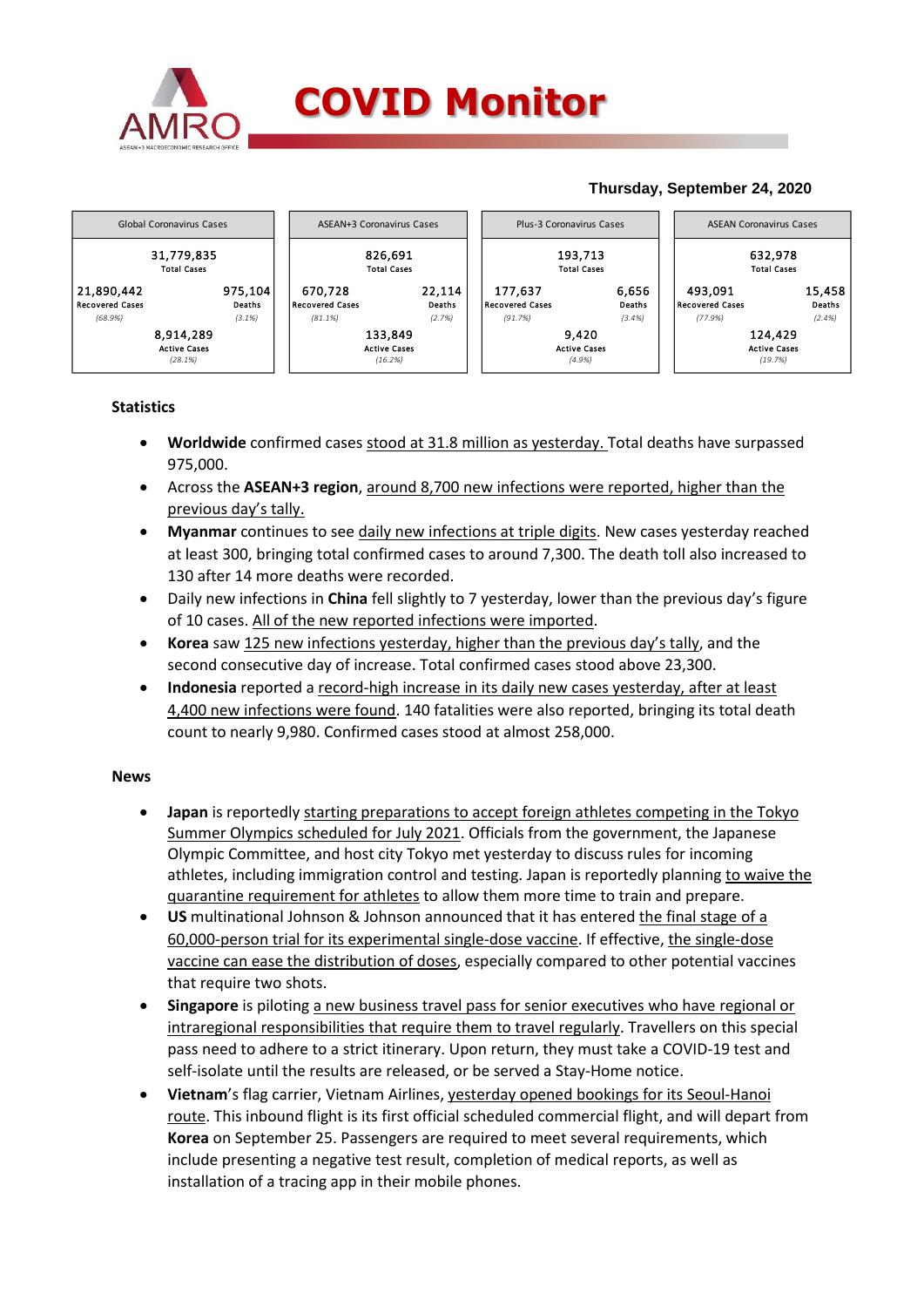

Overview of Confirmed COVID-19 Cases

| Economy                            | <b>Total</b><br>Cases | Cases per 1M<br>Population | <b>New</b><br>Cases      | <b>New Cases</b><br>per 1M Pop. | <b>New Cases</b><br>$(7$ -day avg) <sup>1</sup> | ∆New Cases  | ∆% New<br>Cases | <b>Total</b><br><b>Deaths</b> | <b>New</b><br><b>Deaths</b> | Fatality<br>Rate (%) | Total<br>Recovered | <b>Recovery</b><br><b>Rate (%)</b> | <b>Active</b><br>Cases | <b>Resolved</b><br>cases $(%)2$ |
|------------------------------------|-----------------------|----------------------------|--------------------------|---------------------------------|-------------------------------------------------|-------------|-----------------|-------------------------------|-----------------------------|----------------------|--------------------|------------------------------------|------------------------|---------------------------------|
| Global                             | 31,779,835            |                            | 262,748                  |                                 |                                                 | 66,541      | 0.8             | 975,104                       | 5,563                       | 3.1                  | 21,890,442         | 68.9                               | 8,914,289              | 71.9                            |
| ASEAN+3                            | 826,691               |                            | 8,668                    |                                 |                                                 | 1,965       | $1.1\,$         | 22,114                        | 214                         | 2.7                  | 670,728            | 81.1                               | 133,849                | 71.9                            |
| Plus-3                             | 193,713               |                            | 371                      |                                 |                                                 | $-68$       | 0.2             | 6,656                         | 12                          | 3.4                  | 177,637            | 91.7                               | 9,420                  | 83.8                            |
| <b>ASEAN</b>                       | 632,978               |                            | 8,297                    |                                 |                                                 | 2,033       | 1.3             | 15,458                        | 202                         | 2.4                  | 493,091            | 77.9                               | 124,429                | 82.0                            |
|                                    |                       |                            |                          |                                 |                                                 |             |                 |                               |                             |                      |                    |                                    |                        |                                 |
| China                              | 85,314                | 61                         | $\overline{\phantom{a}}$ | 0.0                             |                                                 | $-3$        | 0.0             | 4,634                         | $\mathsf 0$                 | 5.4                  | 80,509             | 94.4                               | 171                    | 99.8                            |
| Hong Kong, China                   | 5,049                 | 661                        | 3                        | 0.4                             |                                                 | $-5$        | 0.1             | 104                           | $\mathbf 1$                 | 2.1                  | 4,749              | 94.1                               | 196                    | 96.1                            |
| Japan                              | 80,009                | 636                        | 236                      | 1.9                             |                                                 | $-75$       | 0.3             | 1,525                         | 6                           | 1.9                  | 71,547             | 89.4                               | 6,937                  | 91.3                            |
| Korea                              | 23,341                | 448                        | 125                      | 2.4                             |                                                 | 15          | 0.5             | 393                           | 5                           | 1.7                  | 20,832             | 89.3                               | 2,116                  | 90.9                            |
|                                    |                       |                            |                          |                                 |                                                 |             |                 |                               |                             |                      |                    |                                    |                        |                                 |
| Indonesia                          | 257,388               | 954                        | 4,465                    | 16.5                            |                                                 | 394         | 1.8             | 9,977                         | 140                         | 3.9                  | 187,958            | 73.0                               | 59,453                 | 76.9                            |
| Malaysia                           | 10,505                | 316                        | 147                      | 4.4                             |                                                 | 65          | 1.4             | 133                           | $\overline{3}$              | 1.3                  | 9,602              | 91.4                               | 770                    | 92.7                            |
| Philippines                        | 294,591               | 2,677                      | 2,802                    | 25.5                            |                                                 | 1,203       | 1.0             | 5,091                         | 42                          | 1.7                  | 231,373            | 78.5                               | 58,127                 | 80.3                            |
| Singapore                          | 57,639                | 10,109                     | 12                       | 2.1                             |                                                 | -9          | 0.0             | 27                            | $\mathbf 0$                 | 0.0                  | 57,291             | 99.4                               | 321                    | 99.4                            |
| Thailand                           | 3,516                 | 52                         | $\overline{2}$           | 0.0                             |                                                 | $-1$        | 0.1             | 59                            | 0                           | 1.7                  | 3,353              | 95.4                               | 104                    | 97.0                            |
|                                    |                       |                            |                          |                                 |                                                 |             |                 |                               |                             |                      |                    |                                    |                        |                                 |
| Brunei Darussalam                  | 145                   | 322                        | $\mathbf 0$              | 0.0                             |                                                 | $\mathbf 0$ | 0.0             | 3                             | $\mathbf 0$                 | 2.1                  | 142                | 97.9                               | $\mathbf 0$            | 100.0                           |
| Cambodia                           | 275                   | 16                         | 0                        | 0.0                             |                                                 | $\mathsf 0$ | 0.0             | $\mathbf 0$                   | $\mathsf 0$                 | 0.0                  | 274                | 99.6                               | $\mathbf{1}$           | 99.6                            |
| Lao PDR                            | 23                    | $\overline{3}$             | $\pmb{0}$                | 0.0                             |                                                 | $\mathbf 0$ | 0.0             | $\pmb{0}$                     | $\pmb{0}$                   | 0.0                  | 22                 | 95.7                               | $\mathbf 1$            | 95.7                            |
| Myanmar                            | 7827                  | 147                        | 868                      | 16.3                            |                                                 | 380         | 12.5            | 133                           | 17                          | 1.7                  | 2085               | 26.6                               | 5,609                  | 28.3                            |
| Vietnam                            | 1,069                 | 11                         | $\mathbf{1}$             | 0.0                             |                                                 | 1           | 0.1             | 35                            | $\mathbf 0$                 | 3.3                  | 991                | 92.7                               | 43                     | 96.0                            |
| Belgium                            | 106,887               | 9,281                      | 1,661                    | 144.2                           |                                                 | $-173$      | 1.6             | 9,996                         | $\mathsf 0$                 | 9.4                  | 19,079             | 17.8                               | 77,812                 | 27.2                            |
| France                             | 483,956               | 7,446                      |                          |                                 |                                                 | ÷           | $\sim$          | 31,252                        | $\mathbf 0$                 | 6.5                  | 77,757             | 16.1                               | 374,947                | 22.5                            |
| Germany                            | 279,025               | 3,363                      | 1,613                    | 19.4                            |                                                 | $-239$      | 0.6             | 9,423                         | 18                          | 3.4                  | 245,706            | 88.1                               | 23,896                 | 91.4                            |
| Italy                              | 302,537               | 5,023                      | 1,640                    | 27.2                            |                                                 | 249         | 0.5             | 35,758                        | 20                          | 11.8                 | 220,665            | 72.9                               | 46,114                 | 84.8                            |
| Netherlands                        | 105,304               | 6,094                      | 2,460                    | 142.4                           |                                                 | 107         | 2.4             | 6,344                         | 6                           | 6.0                  |                    | $\sim$                             |                        | $\overline{\phantom{a}}$        |
| Spain                              | 693,556               | 14,799                     | 11,289                   | 240.9                           |                                                 | 490         | 1.7             | 31,034                        | 130                         | 4.5                  | 150,376            | 21.7                               | 53,521                 | 92.3                            |
| Switzerland                        | 51,101                | 5,910                      | 437                      | 50.5                            |                                                 | 151         | 0.9             | 2,060                         | 6                           | 4.0                  | 42,100             | 82.4                               | 6,941                  | 86.4                            |
|                                    |                       |                            | 6,187                    | 92.0                            |                                                 | 1,251       | 1.5             | 46,791                        | $\mathbf 0$                 | 11.4                 |                    | ÷                                  |                        | $\overline{\phantom{a}}$        |
| United Kingdom<br>412,245<br>6,130 |                       |                            |                          |                                 |                                                 |             |                 |                               |                             |                      |                    |                                    |                        |                                 |
| Brazil                             | 4,591,364             | 21,721                     | $\mathsf 0$              | 0.0                             |                                                 | $-33,324$   | 0.0             | 138,105                       | $\mathbf 0$                 | 3.0                  | 4,046,827          | 88.1                               | 406,432                | 91.1                            |
| Canada                             | 149,939               | 3,965                      | 1,084                    | 28.7                            |                                                 | $-188$      | 0.7             | 9,294                         | 8                           | 6.2                  | 129,850            | 86.6                               | 10,795                 | 92.8                            |
| Argentina                          | 664,799               | 14,595                     | 12,625                   | 277.2                           |                                                 | 598         | 1.9             | 14,376                        | 424                         | 2.2                  | 525,486            | 79.0                               | 124,937                | 81.2                            |
| Mexico                             | 710,049               | 5,587                      | 4,786                    | 37.7                            |                                                 | 103         | 0.7             | 74,949                        | 601                         | 10.6                 | 601,611            | 84.7                               | 33,489                 | 95.3                            |
| Peru                               | 776,546               | 23,658                     | 7,651                    | 233.1                           |                                                 | 7,651       | 1.0             | 31,568                        | 199                         | 4.1                  | 636,489            | 82.0                               | 108,489                | 86.0                            |
| <b>United States</b>               | 6,887,294             | 20,804                     | 37,209                   | 112.4                           |                                                 | $-1,953$    | 0.5             | 201,209                       | 1,094                       | 2.9                  | 2,670,256          | 38.8                               | 4,015,829              | 41.7                            |
|                                    |                       |                            |                          |                                 |                                                 |             |                 |                               |                             |                      |                    |                                    |                        |                                 |
| Australia                          | 26,980                | 1,039                      | 8                        | 0.3                             |                                                 | $-22$       | 0.0             | 861                           | $\overline{2}$              | 3.2                  | 24,446             | 90.6                               | 1,673                  | 93.8                            |
| India                              | 5,732,518             | 4,186                      | 86,508                   | 63.2                            |                                                 | 3,161       | 1.5             | 90,020                        | 1,085                       | $1.6\,$              | 4,587,613          | 80.0                               | 1,054,885              | 81.6                            |
| Iran                               | 432,798               | 5,143                      | 3,605                    | 42.8                            |                                                 | $-107$      | 0.8             | 24,840                        | 184                         | 5.7                  | 365,846            | 84.5                               | 42,112                 | 90.3                            |
| Russia                             | 1,117,487             | 7,622                      | 6,330                    | 43.2                            |                                                 | 221         | 0.6             | 19,720                        | 145                         | 1.8                  | 920,602            | 82.4                               | 177,165                | 84.1                            |
| Saudi Arabia                       | 331,359               | 9,532                      | 561                      | 16.1                            |                                                 | $\mathsf g$ | 0.2             | 4,569                         | 27                          | 1.4                  | 313,786            | 94.7                               | 13,004                 | 96.1                            |
| South Africa                       | 665,188               | 11,138                     | 1,906                    | 31.9                            |                                                 | 560         | 0.3             | 16,206                        | 88                          | 2.4                  | 594,229            | 89.3                               | 54,753                 | 91.8                            |

Source: Haver Analytics, sourced from John Hopkins University; AMRO staff calculations.<br>Notes: New cases since previous day. Δ% refers to percentage change since previous day. Fatality rate measured as deaths per confirme

2/ Resolved cases (i.e. non-active cases) to total cases; serves as a proxy for the stage of the cycle.

Data as of 23/9/2020